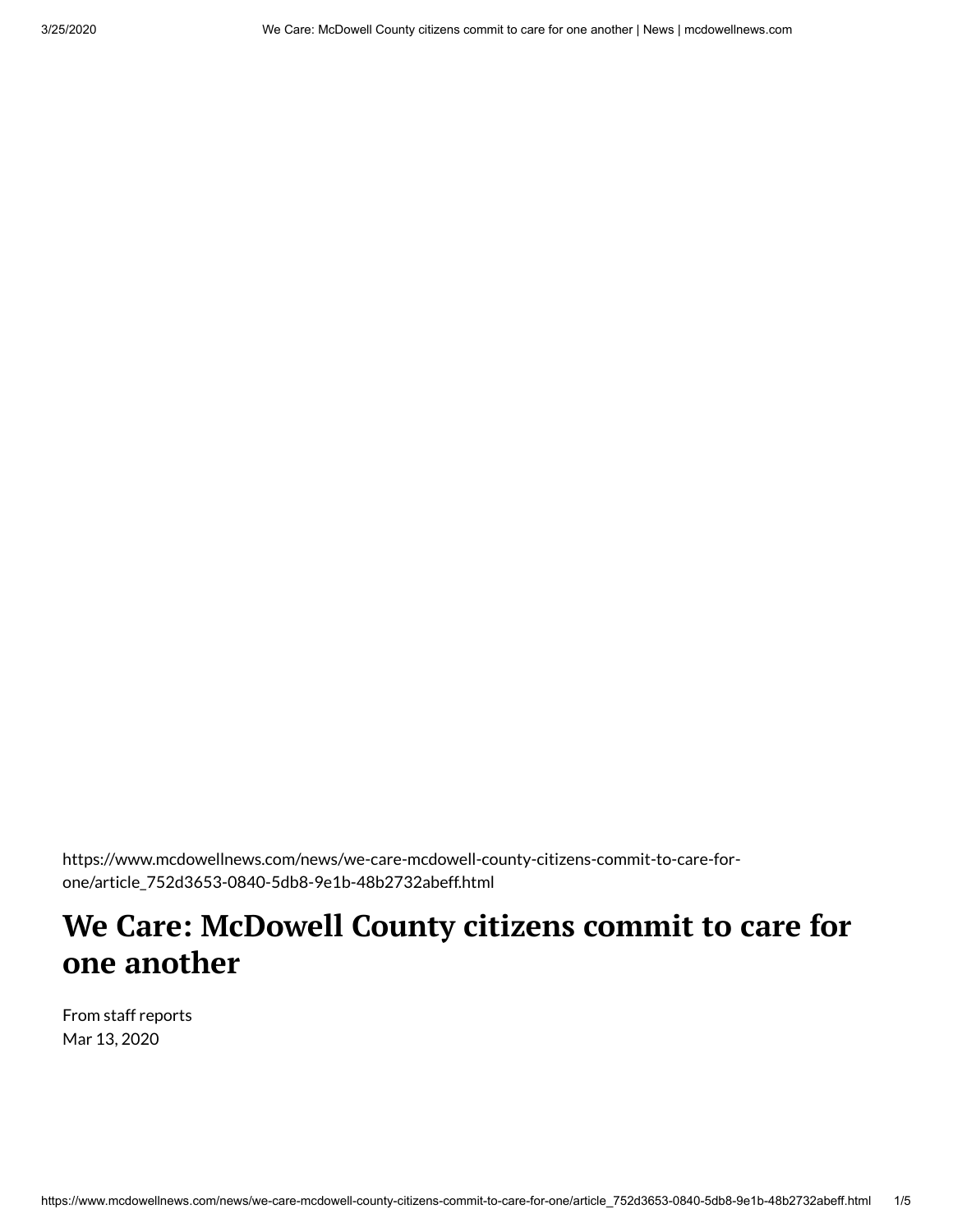

Even as some local churches are cancelling in-person services, they are taking action against the coronavirus with an informative website launching on Sunday and signs to show unity.

Grace Community Church recently announced this on their Facebook page about cancelling services Sunday:

" However, we will livestream the service at 9:15am on Facebook. Though we are advised to not host large gatherings, if you are well, we encourage you to host Facebook Live watch parties. Gather your life group, your families, or your neighbors to worship together.--Sunday evening activities are also cancelled at this time. We all know that these are trying times. However, be assured that, wherever this leads, we will walk through it together. As a local church family we have weathered storms before and by God's grace we will weather this one. We are honored to serve you and honestly encouraged to see how God is going to work in and through us during these difficult times."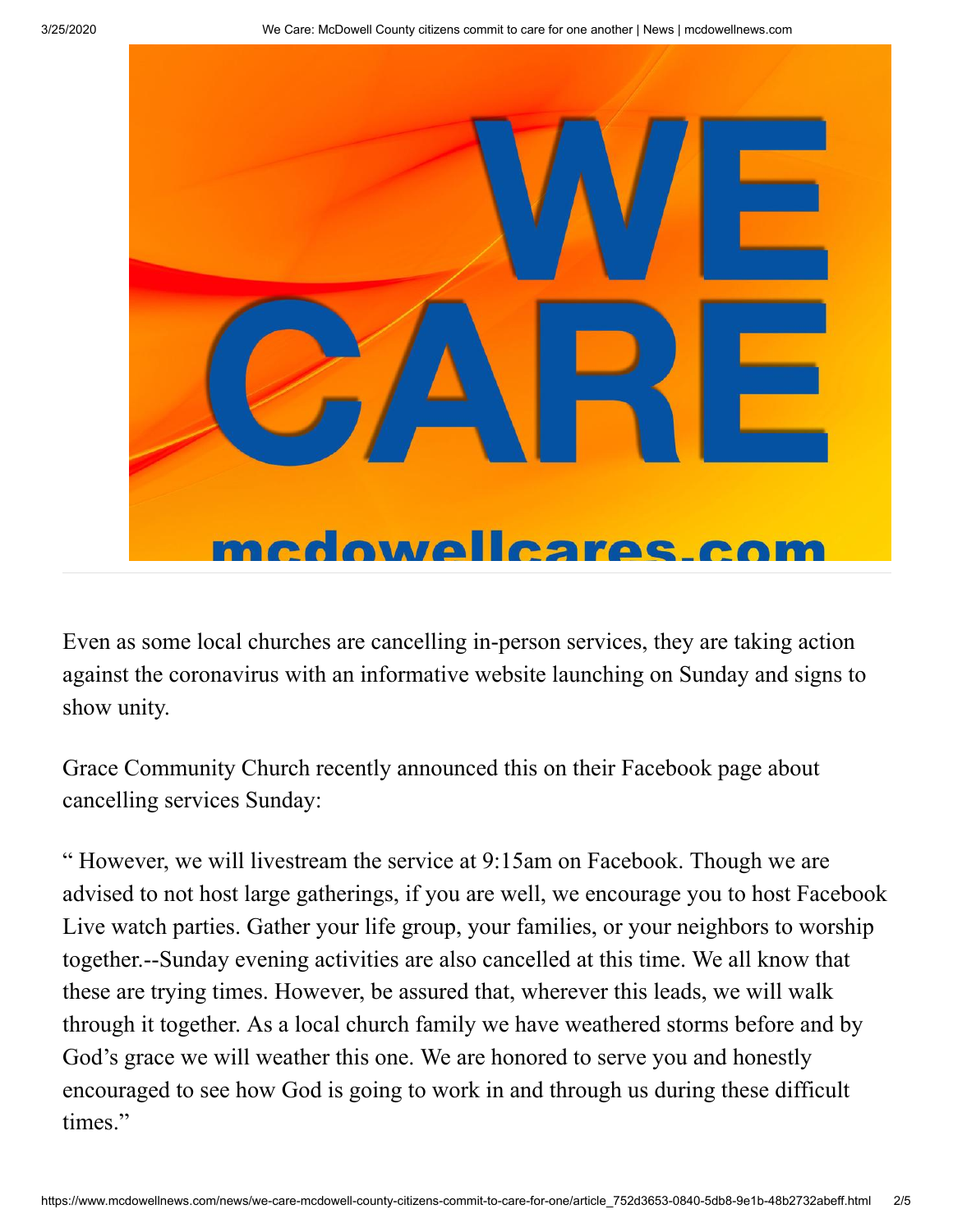Other local churches stated on their websites or Facebook pages that there will be no Sunday services but online options will be available for worship. Many are also cancelling church events, hoping to reschedule them at a later date when the coronavirus outbreak has passed.

At the same time, several local pastors are spearheading the We Care movement.

We Care is connected to a new website, [mcdowellcares.com,](http://mcdowellcares.com/) that launching Sunday. While the website will provide links to information available from the local Emergency Management and from NCDHHS, the main purpose of the website is to focus attention on two important opportunities: praying and helping.

"Right now fear is spreading at a far more significant rate than any illness ever could," said Pastor Andrew Walker of East Marion Baptist Church. "And it is here that we as Christian's offer great hope. We who believe in God's control over all things, and who believe in the crucifixion and resurrection of Jesus can communicate peace, compassion, and hope at this time. That's what We Care is all about. By banding together as Christians, we can offer practical and spiritual help at this uncertain time."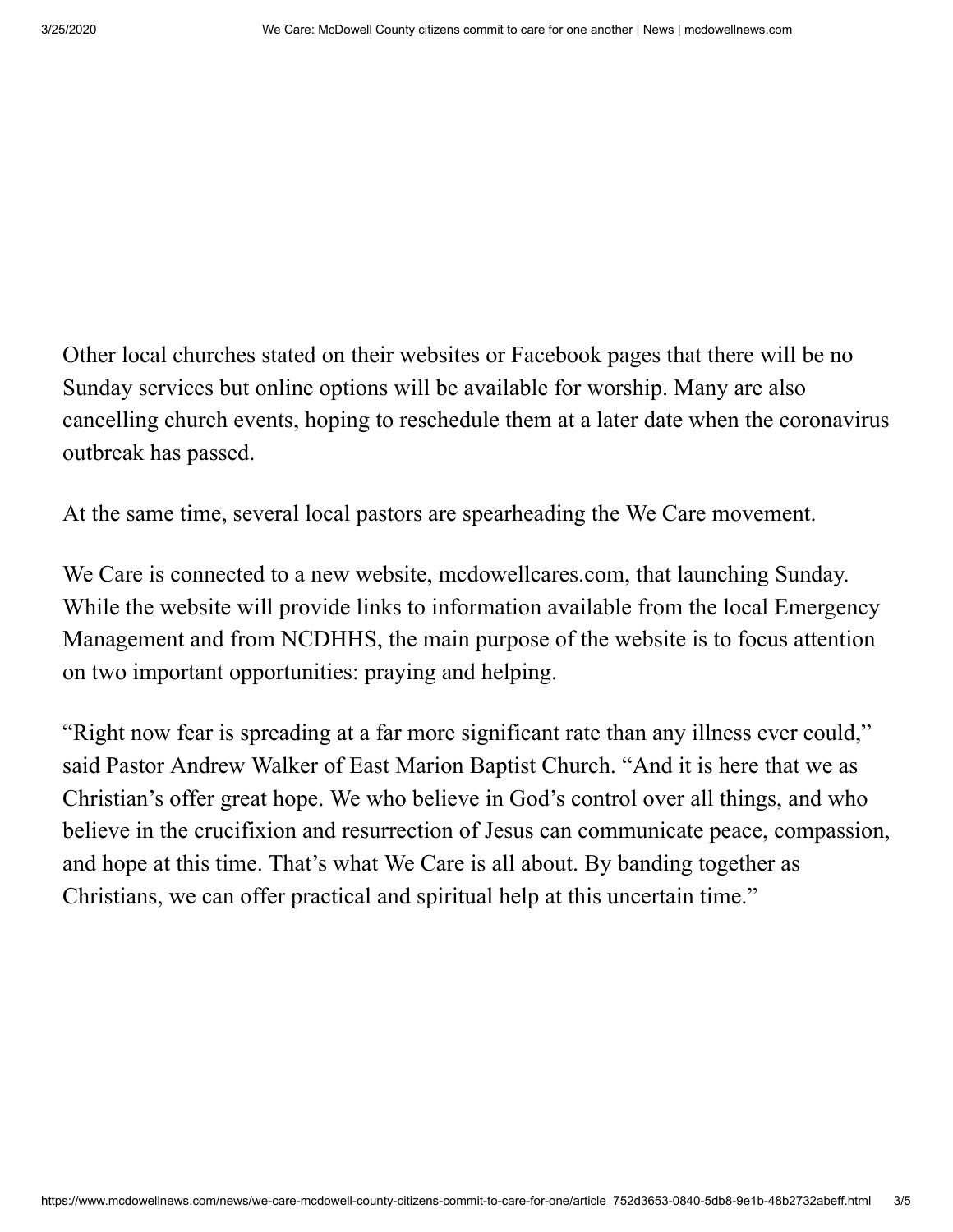

Two in McDowell test positive for [coronavirus](javascript:void(0))

READ MORE >>

The We Care signs going up in the community serve a single purpose: wherever anyone travels in McDowell County they will see a community filled with caring people who are committed to praying for and helping one another. We Care means We Pray. We Care means We Help, said organizers.

"McDowell Cares is a timely opportunity for local churches to come together to encourage others with Christ like compassion during a time of uncertainty," said Pastor Jonathan Tipper of Greenlee Baptist Church of Old Fort. "We can show concern for one another in a time when many aren't sure what to do or where to turn."

Christians have a history of stepping up when trouble comes, not turning away. When Hurricane Katrina devastated the Gulf, within a week McDowell County had a tractor trailer loaded with supplies headed to the Gulf. When the market fell in 2008 and gas